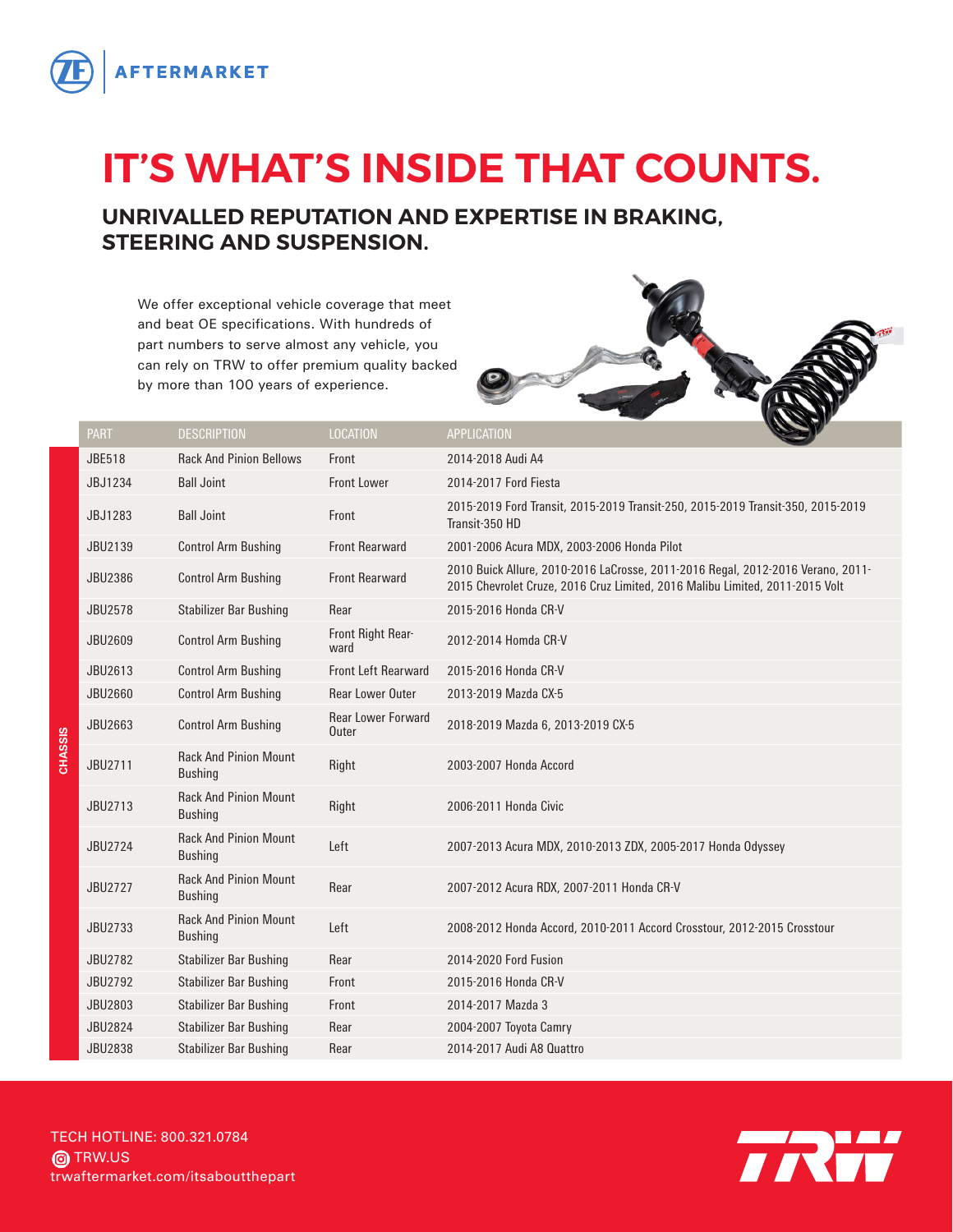

|                     | JTS1579     | Sway Bar Link                                 | <b>Front Left</b>                    | 1999-2002 Daewoo Leganza                                                                                                                         |
|---------------------|-------------|-----------------------------------------------|--------------------------------------|--------------------------------------------------------------------------------------------------------------------------------------------------|
| <b>CHASSIS</b>      | JTS1580     | Sway Bar Link                                 | <b>Front Right</b>                   | 1999-2002 Daewoo Leganza                                                                                                                         |
|                     | JTS1856     | Sway Bar Link                                 | Rear                                 | 2015-2019 Ford Transit, 2015-2019 Transit-250, 2015-2019 Transit-350, 2015-<br>2019 Transit-350 HD                                               |
|                     |             |                                               |                                      |                                                                                                                                                  |
|                     | <b>PART</b> | <b>DESCRIPTION</b>                            | <b>LOCATION</b>                      | APPLICATION                                                                                                                                      |
|                     | JTC1774     | <b>Trailing Arm</b>                           | Rear Left                            | 2008-2014 Audi TT, 2013 TT RS, 2009-2014 TTS, 2009-2015 Volkswagen EOS,<br>2006-2014 GTI, 2010-2015 Golf, 2005-2014 Jetta A5, 2012-2014 Jetta A6 |
|                     | JTC1775     | <b>Trailing Arm</b>                           | <b>Rear Right</b>                    | 2008-2014 Audi TT, 2013 TT RS, 2009-2014 TTS, 2009-2015 Volkswagen EOS,<br>2006-2014 GTI, 2010-2015 Golf, 2005-2014 Jetta A5, 2012-2014 Jetta A6 |
|                     | JTC1842     | <b>Control Arm</b>                            | <b>Front Right Lower</b>             | 1998-2005 Lexus GS300, 1998-2000 GS400, 2001-2005 GS430, 2002-2010 SC430                                                                         |
|                     | JTC1844     | <b>Control Arm</b>                            | Front Left lower                     | 1998-2005 Lexus GS300, 1998-2000 GS400, 2001-2005 GS430, 2002-2010 SC430                                                                         |
|                     | JTC2204     | <b>Control Arm and Ball Joint</b><br>Assembly | Front Left Lower                     | 2009-2014 Ford Expedition, 2009-2013 F-150, 2009-2013 Lincoln Navigator                                                                          |
|                     | JTC2205     | <b>Control Arm and Ball Joint</b><br>Assembly | <b>Front Right Lower</b>             | 2009-2014 Ford Expedition, 2009-2013 F-150, 2009-2013 Lincoln Navigator                                                                          |
|                     | JTC2217     | <b>Control Arm and Ball Joint</b><br>Assembly | <b>Front Right Lower</b>             | 2007-2014 Dodge Sprinter 2500, 2007-2014 Sprinter 3500                                                                                           |
|                     | JTC2218     | <b>Control Arm and Ball Joint</b><br>Assembly | <b>Front Left Lower</b>              | 2007-2014 Dodge Sprinter 2500, 2007-2014 Sprinter 3500                                                                                           |
| <b>CONTROL ARMS</b> | JTC2843     | <b>Control Arm and Ball Joint</b><br>Assembly | <b>Front Right Lower</b><br>Rearward | 2008-2013 Mercedes-Benz C300, 2011-2013 C350                                                                                                     |
|                     | JTC2929     | <b>Control Arm</b>                            | <b>Rear Right Upper</b>              | 1999-2005 Hyundai Sonata, 2001 XG300, 2002-2005 XG350, 2001-2006 KIA<br>Magentis, 2001-2006 Optima                                               |
|                     | JTC2930     | <b>Control Arm</b>                            | Rear Left Upper                      | 1999-2005 Hyundai Sonata, 2001 XG300, 2002-2005 XG350, 2001-2006 KIA<br>Magentis, 2001-2006 Optima                                               |
|                     | JTC3062     | <b>Control Arm and Ball Joint</b><br>Assembly | Front Left Lower                     | 2004-2010 Mitsubishi Galant                                                                                                                      |
|                     | JTC3063     | <b>Control Arm and Ball Joint</b><br>Assembly | <b>Front Right Lower</b>             | 2004-2010 Mitsubishi Galant                                                                                                                      |
|                     | JTC3085     | <b>Control Arm and Ball Joint</b><br>Assembly | <b>Rear Lower Forward</b>            | 2013-2016 Hyundai Santa Fe, 2013-2016 Santa Fe Sport, 2013-2014 Santa Fe XL,<br>2014 KIA Sorento                                                 |
|                     | JTC3086     | <b>Control Arm</b>                            | <b>Rear Lower Forward</b>            | 2013-2015 Hyundai Santa Fe, 2013-2016 Santa Fe Sport, 2013-2016 Santa Fe XL,<br>2010-2015 Tucspm. 2014 KIA Sorento, 2011-2013 Sportage           |
|                     | JTC3152     | <b>Control Arm</b>                            | Front Left Lower<br>Forward          | 2010-2015 Hyundai Genesis                                                                                                                        |
|                     | JTC3153     | <b>Control Arm</b>                            | <b>Front Right Lower</b><br>Forward  | 2010-2015 Hyundai Genesis                                                                                                                        |
|                     | JTC3182     | <b>Control Arm and Ball Joint</b>             | Front Left Lower                     | 2008-2013 Mercedes-Benz, C350 2011-2013                                                                                                          |

Rearward 2008-2013 Mercedes-Benz, C350 2011-2013

PART DESCRIPTION DESCRIPTION LOCATION APPLICATION

trwaftermarket.com/itsaboutthepart TECH HOTLINE: 800.321.0784 **@**TRW.US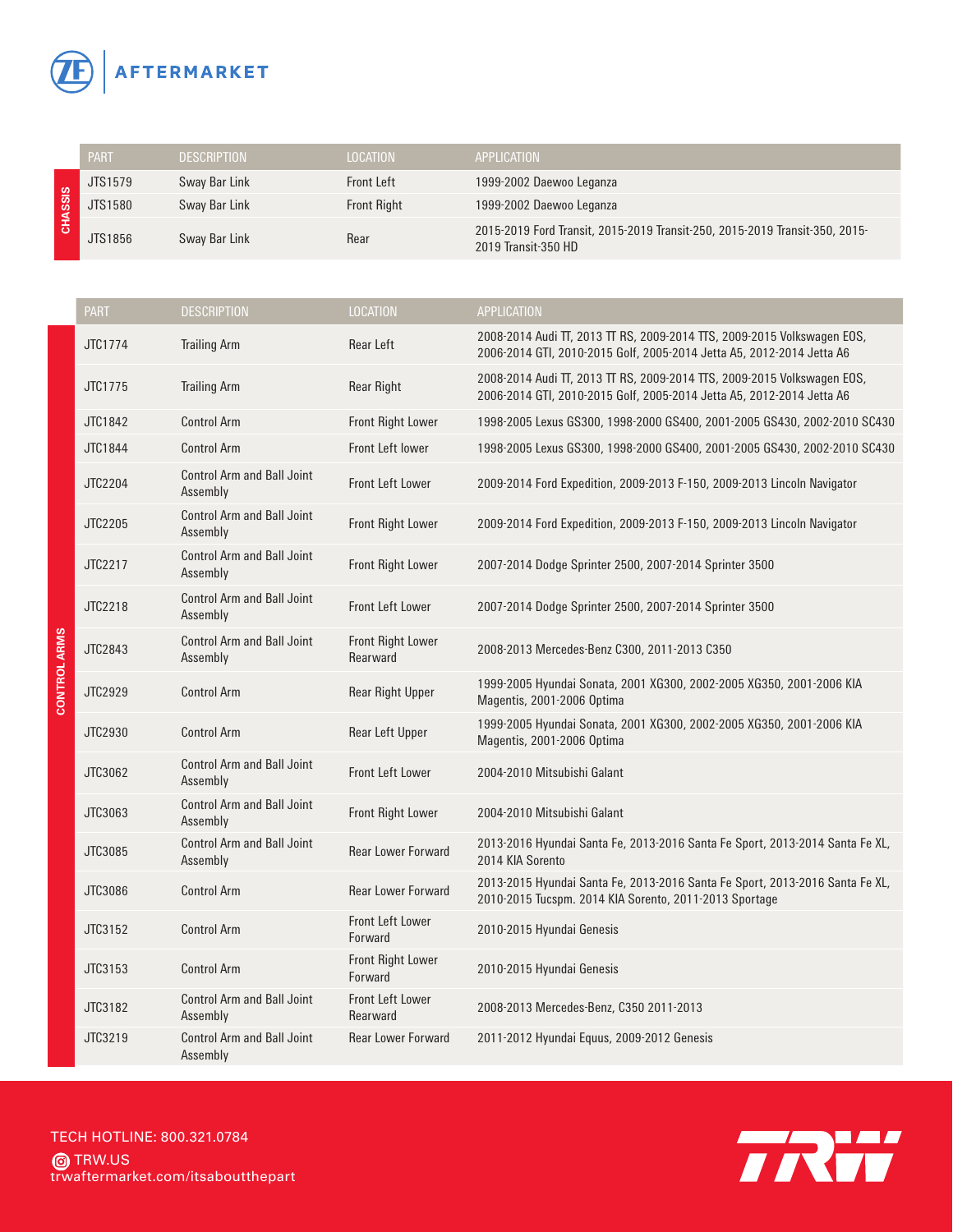

|                     | <b>PART</b> | <b>DESCRIPTION</b>                         | <b>LOCATION</b>                 | <b>APPLICATION</b>                                                                                    |
|---------------------|-------------|--------------------------------------------|---------------------------------|-------------------------------------------------------------------------------------------------------|
|                     | JTC3222     | <b>Control Arm and Ball Joint Assembly</b> | <b>Rear Lower Forward</b>       | 2015-2016 Hyundai Genesis                                                                             |
|                     | JTC3233     | <b>Control Arm</b>                         | <b>Front Left Lower</b>         | 2010 Buick Allure, 2010-2013 LaCrosse, 2012-2017 Regal, 2013-2017<br>Cadillac XTS, 2010-2011 Saab 9-5 |
|                     | JTC3234     | <b>Control Arm</b>                         | <b>Front Right Lower</b>        | 2010 Buick Allure, 2010-2013 LaCrosse, 2012-2017 Regal, 2013-2017<br>Cadillac XTS, 2010-2011 Saab 9-5 |
|                     | JTC3271     | <b>Control Arm and Ball Joint Assembly</b> | <b>Rear Left Rearward Upper</b> | 2011-2015 Hyundai Equus, 2009-2014 Genesis                                                            |
|                     | JTC3272     | <b>Control Arm and Ball Joint Assembly</b> | Rear Right Upper Rear-<br>ward  | 2011-2015 Hyundai Equus, 2009-2014 Genesis                                                            |
|                     | JTC3273     | <b>Trailing Arm</b>                        | <b>Rear Right</b>               | 1999-2006 Hyundai Accent                                                                              |
|                     | JTC3274     | <b>Trailing Arm</b>                        | <b>Rear Left</b>                | 1999-2006 Hyundai Accent                                                                              |
|                     | JTC3277     | <b>Control Arm and Ball Joint Assembly</b> | Rear Left Upper                 | 2015-2016 Hyundai Genesis                                                                             |
|                     | JTC3278     | <b>Control Arm and Ball Joint Assembly</b> | <b>Rear Right Upper</b>         | 2015-2016 Hyundai Genesis                                                                             |
| <b>CONTROL ARMS</b> | JTC3283     | <b>Control Arm</b>                         | Rear Right Lower Rear-<br>ward  | 1993-2002 Mitsubishi Mirage                                                                           |
|                     | JTC3349     | <b>Control Arm</b>                         | <b>Front Right Lower</b>        | 1990-1994 Mazda 323, 1990-1994 Protégé                                                                |
|                     | JTC3350     | <b>Control Arm</b>                         | Front Left Lower                | 1990-1994 Mazda 323, 1990-1994 Protégé                                                                |
|                     | JTC3355     | <b>Control Arm</b>                         | <b>Rear Lower</b>               | 1999-2005 Hyundai Sonata, 2001-2006 KIA Optima                                                        |
|                     | JTC3473     | <b>Control Arm</b>                         | <b>Rear Upper</b>               | 2003-2008 Mazda 6                                                                                     |
|                     | JTC3490     | <b>Control Arm and Ball Joint Assembly</b> | <b>Rear Right Upper</b>         | 1991-1995 Acura Legend                                                                                |
|                     | JTC3491     | <b>Control Arm and Ball Joint Assembly</b> | Rear Left Upper                 | 1991-1995 Acura Legend                                                                                |
|                     | JTC3492     | <b>Control Arm</b>                         | <b>Front Left Lower</b>         | 2002 Lincoln LS                                                                                       |
|                     | JTC3493     | <b>Control Arm</b>                         | <b>Front Right Lower</b>        | 2002 Lincoln LS                                                                                       |
|                     | JTC3701     | <b>Control Arm and Ball Joint Assembly</b> | Front Left Lower                | 2011-2017 Nissan Quest                                                                                |
|                     | JTC3702     | <b>Control Arm and Ball Joint Assembly</b> | <b>Front Right Lower</b>        | 2011-2017 Nissan Quest                                                                                |
|                     | JTC3953     | <b>Control Arm</b>                         | <b>Rear Lateral Link</b>        | 2013-2014 Ford Fusion                                                                                 |
|                     | JTC7553     | Lateral Link                               | Rear Right Lower Rear-<br>ward  | 2000-2002 Hyundai Accent                                                                              |
|                     | JTC7554     | Lateral Link                               | <b>Rear Left Lower Rearward</b> | 2000-2002 Hyundai Accent                                                                              |
|                     |             |                                            |                                 |                                                                                                       |

|  | <b>PART</b> | <b>DESCRIPTION</b>   | <b>LOCATION</b> | <b>APPLICATION</b>                |
|--|-------------|----------------------|-----------------|-----------------------------------|
|  | JRP963:809  | <b>Steering Gear</b> | Left Driving    | 2009-2011 Mercedes Benz SLK300    |
|  | JRP1119:809 | <b>Steering Gear</b> | Left Driving    | 2010-2012 SAAB 9-5                |
|  | JRP882:809  | <b>Steering Gear</b> | Left Driving    | 2003-2009 Mercedes Benz E-Class   |
|  | JRP1401:809 | <b>Steering Gear</b> | Left Driving    | 2007-2014 Mercedes Benz C-Class   |
|  | JRP1405:809 | <b>Steering Gear</b> | Left Driving    | 2011-2015 Mercedes Benz C250/C350 |
|  | JRP1121:809 | <b>Steering Gear</b> | Left Driving    | 2011 SAAB 9-5                     |
|  | JRP1120:809 | <b>Steering Gear</b> | Left Driving    | 2012 SAAB 9-5                     |